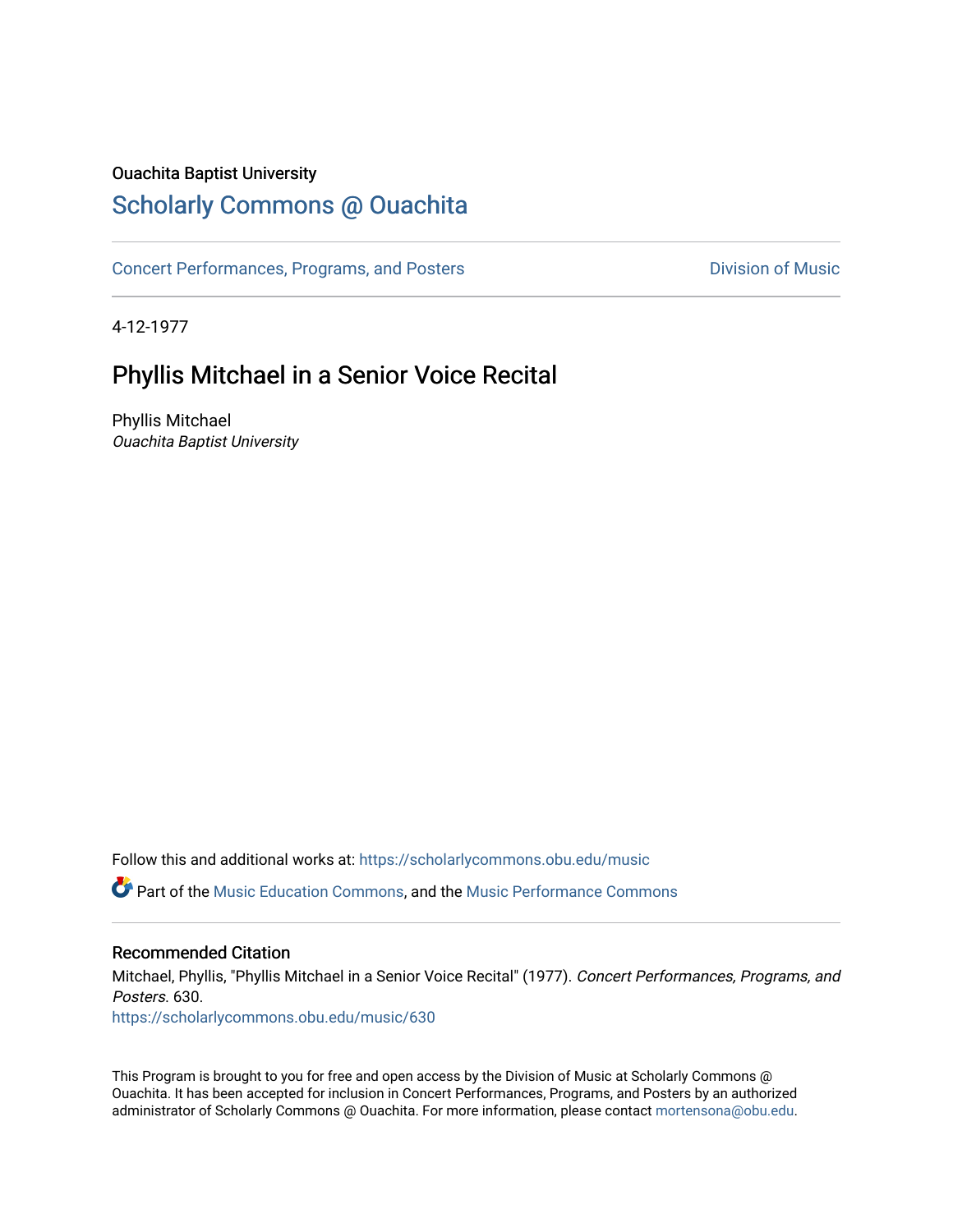*Cuachita Baptist* University *Schoof o/5Music* 

presents

# **Phyllis Mitchael - Soprano**

assisted by

# **Mike Sharp, piano Shannon Scott, oboe**

in

Senior Recital

April 12, 1977 8:00 P.M.

Mabee Fine Arts Center Recital Hall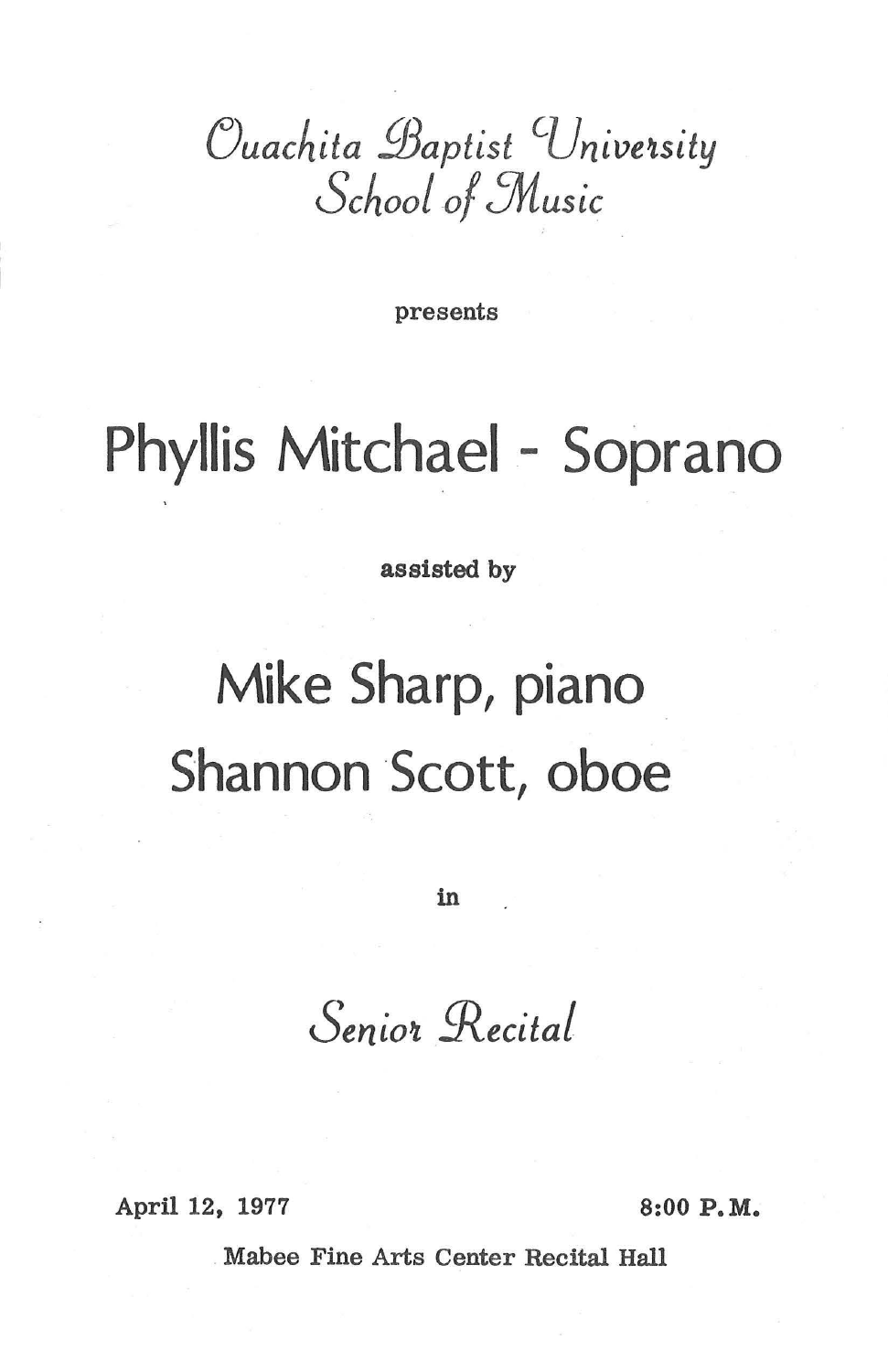I

Cantata No. 199 Mein Herze schwimmt im Blut My heart with grief doth swoon

Stumme Seufzer, stille Klagen Sighs unspoken, silent grieving

Ich lege mich in diese Wunden I'll wash me in that stream of cleansing

Wie freudig ist mein Herz Now joyful is my heart

#### II

Immer Leiser wird mein Sehlummer Yes, I shall have to die; If you could see me once again, Come, o come soon!

An die Nachtigall

Do not pour so loudly your amorous songs' rich strains down from the blooming bough of the apple tree, o nightingale I

#### Vergebliches Ständchen

- He: I come out of love for you, ah, open the door for me I
- She: My door is locked, I will not let you in.

Don Giovanni

Non mi dir

#### Johann Sebastian Bar (1685-1750)

Johannes Brahms

Johannes Brahms

Johannes Brahms (1833-1897)

Wolfgang Amadeus Mozart (1756-1791)

Donna Anna assures Don Ottavio that she loves him and will marry him in time, but now she must avenge the death of her father.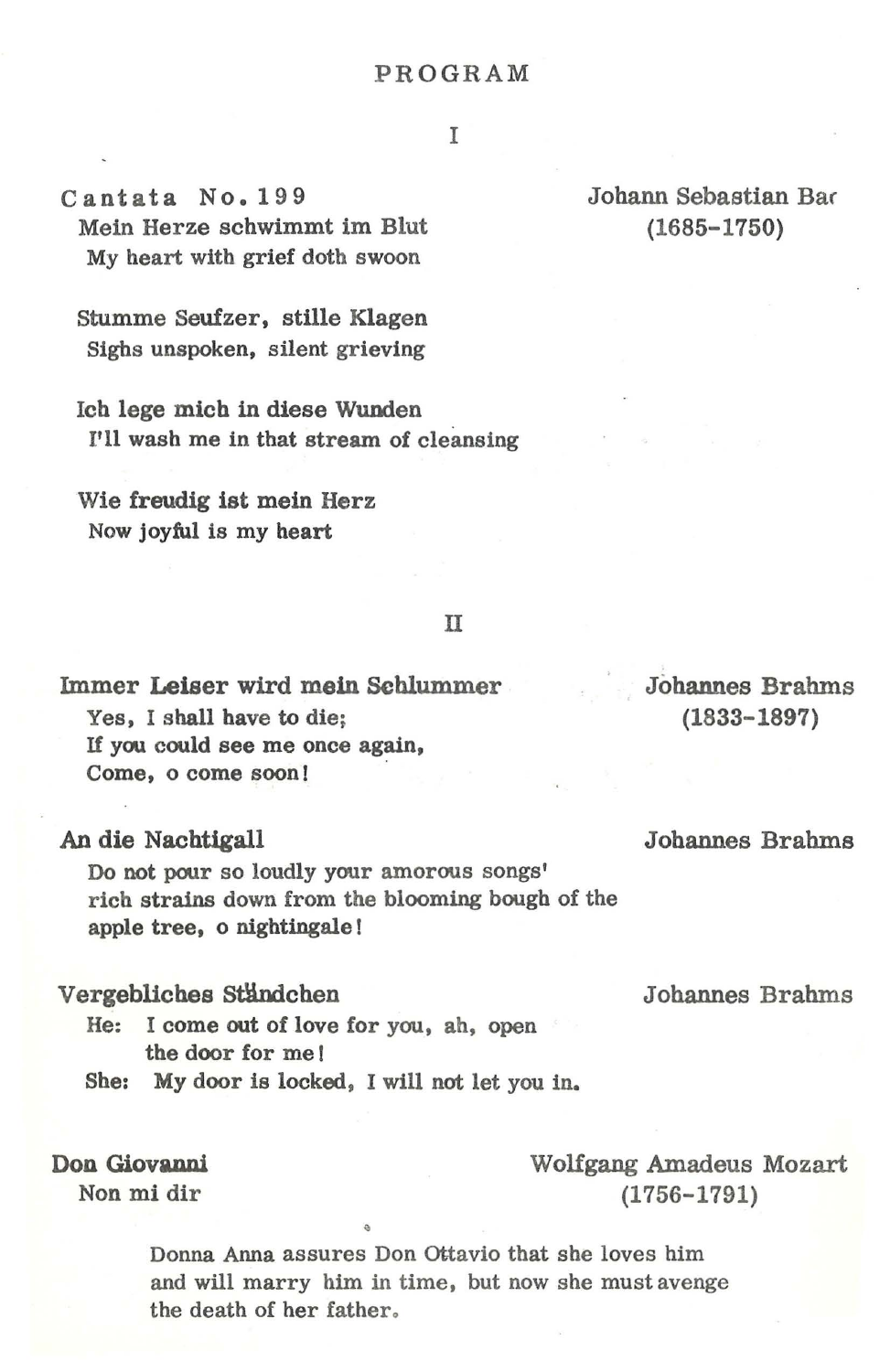#### ,e Mariage des Roses

My love, oh, know' st thou not how the roses are married? Say the roses: "Let us love! The moments are' flying."

#### Elegie

Loved one, how far from my life hast thou flown ! Cold is my heart and as dark as the grave ! Life is in vain evermore !

#### Recontre

I was sad and oppress'd this morning when I met thee, but now I forget my torment and pain.

#### J'ai pléure en rêve

I wept my beloved, as I dream'd thou hadst gone to heavenly spheres;

Jules Massenet (1842-1912)

Gabriel Faure (1845-1924)

Georges Hue

IV

III

Noise of Waters

Two Poems by Fredegond Shove Motion and Stillness Four Nights

he Dying Nightingale

The Whistlin' Thief

Alleluia!

Vincent Persichetti  $(1915 - )$ 

Ralph Vaughan Williams (1872-1958)

> Norman Delio Joio  $(1913 - )$

> > Paul Hindemith (1895-1963)

> > > Ned Rorem  $(1923 - )$